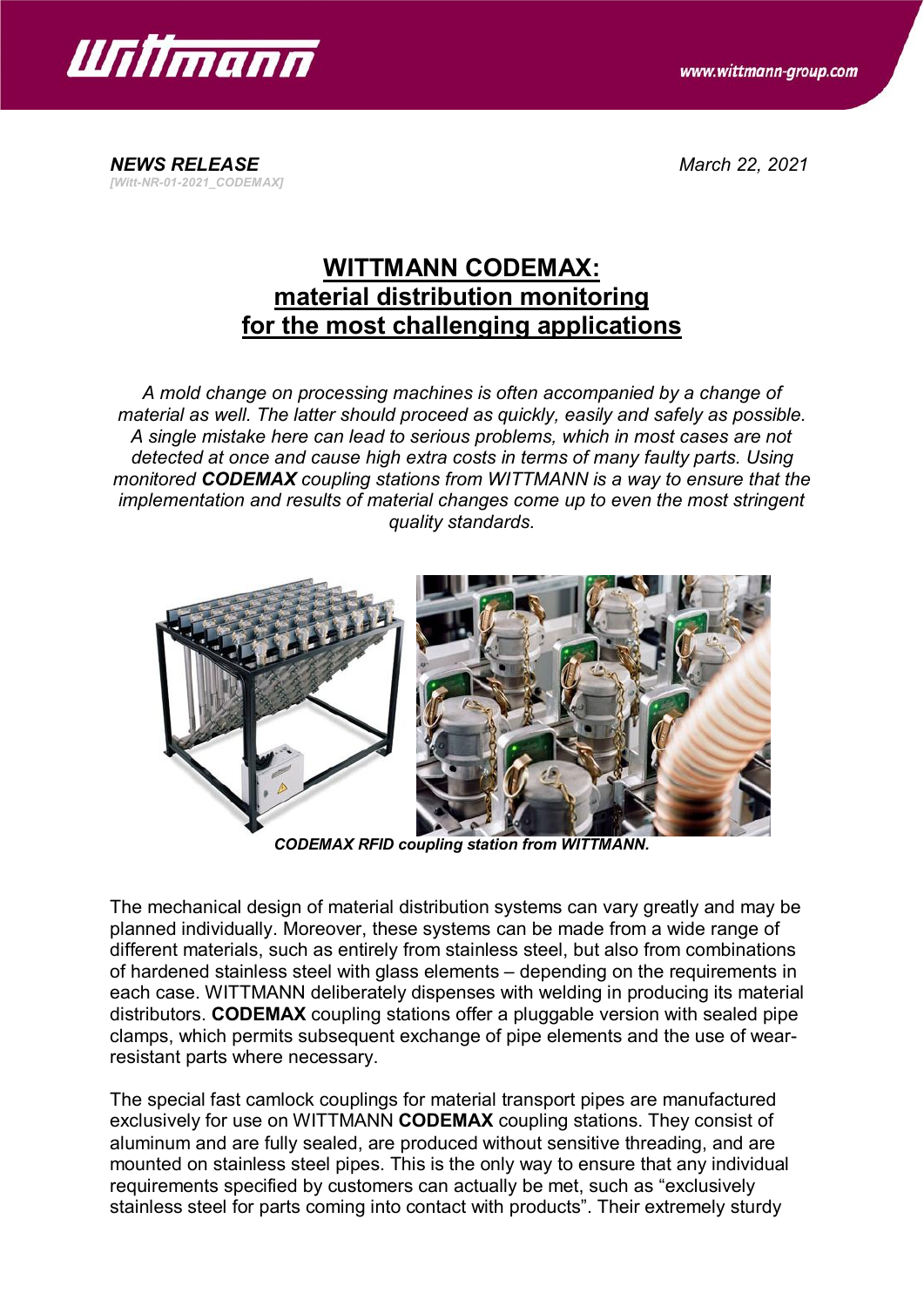

design also copes with rough handling of the couplings in operation. After all, it quite often happens that material hoses are dropped onto the floor together with the couplings – and must still be able to withstand such incidents without any deformations or other kinds of damage. The camlock couplings ensure safe connections without leakages and can be re-plugged quickly nevertheless.



*M8 network control. Picture right: CODEMAX visualization on the screen.*

RFID antennas and tags on every coupling make sure that correct connections are established in every case between material feeding pipelines and processing machines. The connections are monitored via the WITTMANN network control for materials handling systems and invariably checked against the input from the system operator. If a coupling process is triggered on the network control system without operator input, this immediately generates an error signal, and the material transport affected is stopped. This reliably prevents feeding of the wrong material to a processing machine. The same procedure is followed if a material change has been triggered via the control system, and the wrong material is connected to the coupling station. Before a coupling process is carried out, the system operator is shown which material hose must be connected to which distributor unit. Both incorrect and open connections are visualized on the control system's graphic display. All of this ensures in every single case that the processing machines are always supplied with only the required material, and leakages caused by open connections are eliminated as well.

Mounted inside an aluminum housing and over-molded with a shock-absorbing layer of plastic, the RFID antennas are optimally protected against shocks. Existing material distributors can also be retrofitted with RFID antennas, and subsequent extension of monitored coupling stations presents no problems.

There are many good reasons in favor of using a WITTMANN **CODEMAX** coupling station for distributing materials. **CODEMAX** is easy to operate, and all currently available coupling options can be retrieved from a central point. With the help of such a system, fast material changes become normal practice, material sources such as dryers, roller containers or external silos can be used by several consumers, and all in all, RFID monitoring ensures a faultless production process.